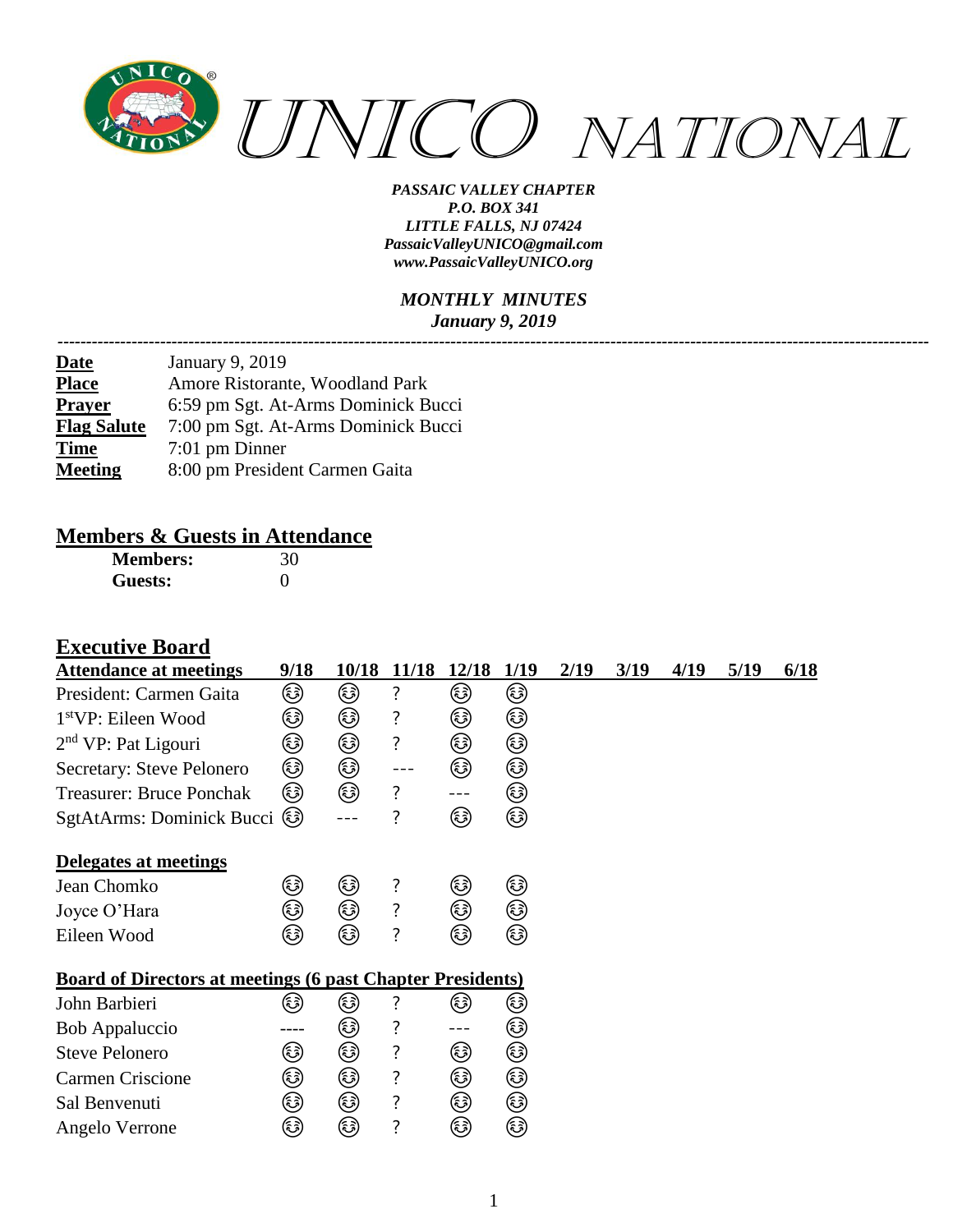

#### *MONTHLY MINUTES January 9, 2019*

| <b>Past Chapter Presidents in attendance at meetings</b> |      |       |       |       |             |      |      |      |      |      |
|----------------------------------------------------------|------|-------|-------|-------|-------------|------|------|------|------|------|
|                                                          | 9/18 | 10/18 | 11/18 | 12/18 | <b>1/19</b> | 2/19 | 3/19 | 4/19 | 5/19 | 6/18 |
| Joe Agresti PNP                                          | کی   | کی    |       | ٨     | ٨           |      |      |      |      |      |
| <b>Bob Appaluccio</b>                                    |      | (3)   |       | ---   | (3)         |      |      |      |      |      |
| John Barbieri                                            | کی   | کی    |       | کی    | ٨           |      |      |      |      |      |
| Sal Benvenuti                                            | کا   | ٨     |       | ٨     | ٨           |      |      |      |      |      |
| Carmen Criscione                                         | ٨    | کہ)   |       | کہ)   | ٨           |      |      |      |      |      |
| John Morano                                              | ٨    | ٨     |       | کی    | ٨           |      |      |      |      |      |
| <b>Steve Pelonero</b>                                    | ٨    | ٨     |       | ٨     | ٨           |      |      |      |      |      |
| <b>Bruce Ponchak</b>                                     | ٨    | ٨     |       |       | (هَءَ)      |      |      |      |      |      |
| <b>Chuck Russo</b>                                       | کی   | ٤     |       |       | (هَءَ)      |      |      |      |      |      |
| Angelo Verrone                                           | کی   |       |       | هٔ)   | (هَءَ)      |      |      |      |      |      |

# **Opening Remarks**

- President Carmen Gaita:
	- Carmen welcomed everyone and wished all a Happy New Year to their families and friends
	- He noted that our  $2<sup>nd</sup>$  biggest fundraiser is coming up soon and hopes to see most if not all there: Our 1st Annual Pig Roast
	- Carmen said that our chapter should be proud that of the fact that we gave 6 anonymous families. \$1000 each for the Christmas Holidays
	- We also collected unwrapped toys for the Toys for Tots program which is run by the Little Falls PBA
	- We also gave \$200.00 to NJ District IV as a donation towards their/our Annual Christmas Dinner
	- We also gave \$500.00 to a local family to make their bathroom handicap accessible for their disabled child
	- Carmen ended by saying that we do of this with the fundraising efforts of our chapter. To continue this, we must and we should all be active and participate in our chapter fundraising
	- Our next meeting on the  $2<sup>nd</sup>$  Wednesday of February 13<sup>th</sup> will be at Amore Restaurant. No one stepped up and offered any other venues as suggested
- 1<sup>st</sup> VP Eileen Wood: Eileen wished everyone a happy and healthy New Year
- $\bullet$  2<sup>nd</sup> VP Patrick Liguori: Pat wished everyone a happy New Year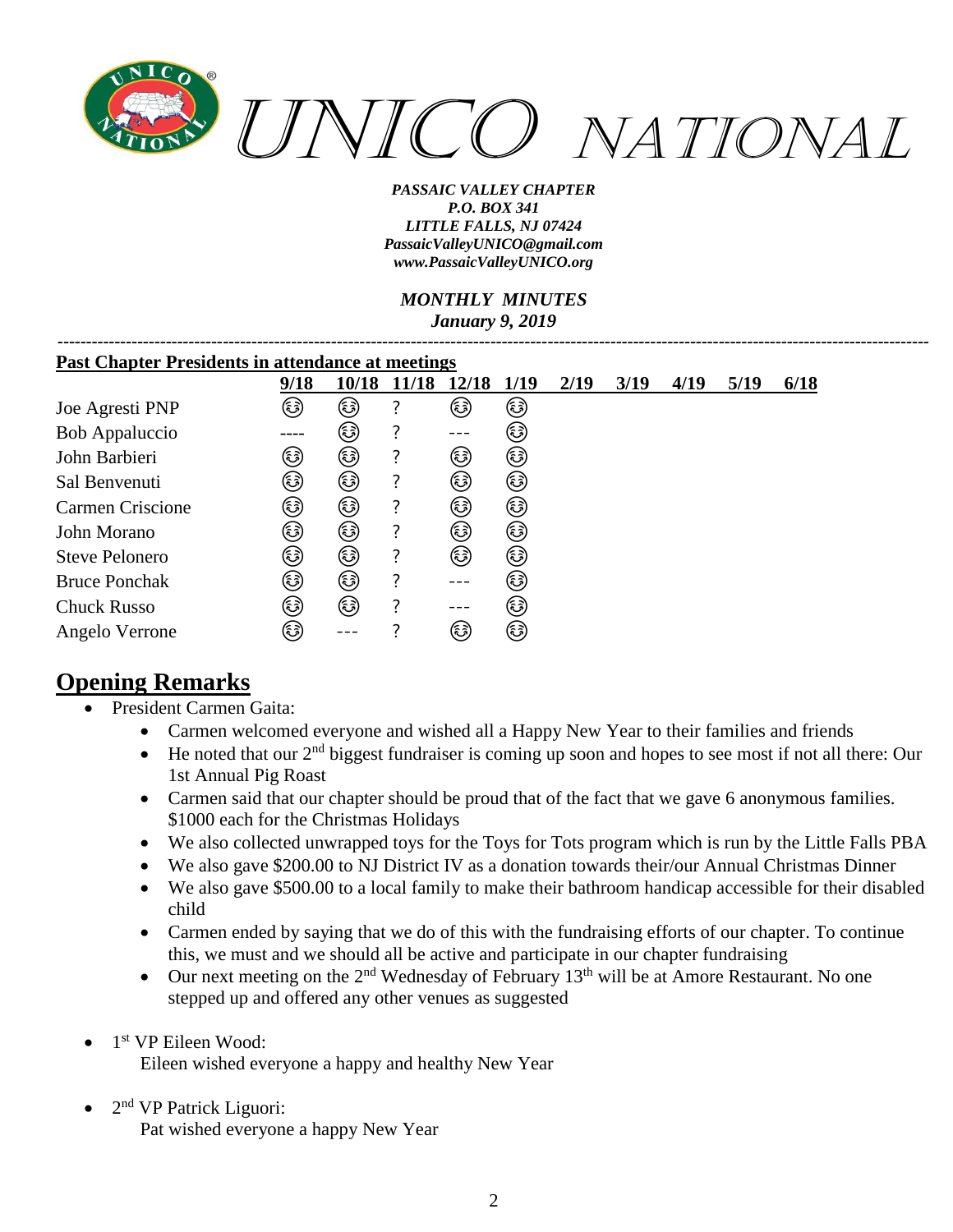

*MONTHLY MINUTES January 9, 2019 ---------------------------------------------------------------------------------------------------------------------------------------------------------*

#### **Secretary Minutes**

Secretary: Steve Pelonero

Steve noted that votes had to be taken on both the November abbreviated minutes because the meeting agenda was waived at the December Christmas Meeting. Minutes were email out

 $1<sup>st</sup>$ Bob Appaluccio  $2^{nd}$ Mark BiFalco Discussion: None All in favor: Yes

Steve also said that a vote was needed to accept the December minutes which were also emailed to everyone, twice each over the past month and also on our website

 $1<sup>st</sup>$ Joe Benvenuti  $2<sup>nd</sup>$ Angelo Verrone Discussion: None All in favor: Yes

Steve noted that all of the 2018-2019 minutes are on our chapter website for future reference

#### **Treasurer Report**

Treasurer: Bruce Ponchak

Bruce noted that the report for December meeting was waived because of our Christmas Dinner Meeting. He then asked for a motion to accept the treasurers report which was emailed out to everyone. Copies were also available at the meeting

1<sup>st</sup> Frank Capalbo  $2<sub>nd</sub>$ Joe Benvenuti Discussion: None All in favor: Yes

### **Good and Welfare: Sal Nocella**

- No report from Sal
- Carmen Gaita reported that John Morano recently had a death in the family, his cousin Jim Morano
- Bob Appaluccio also noted that this meeting day was "Officer Appreciation Day" and thanked the officers in attendance at our meeting: Jim Minnella and retired officer Frank Capalbo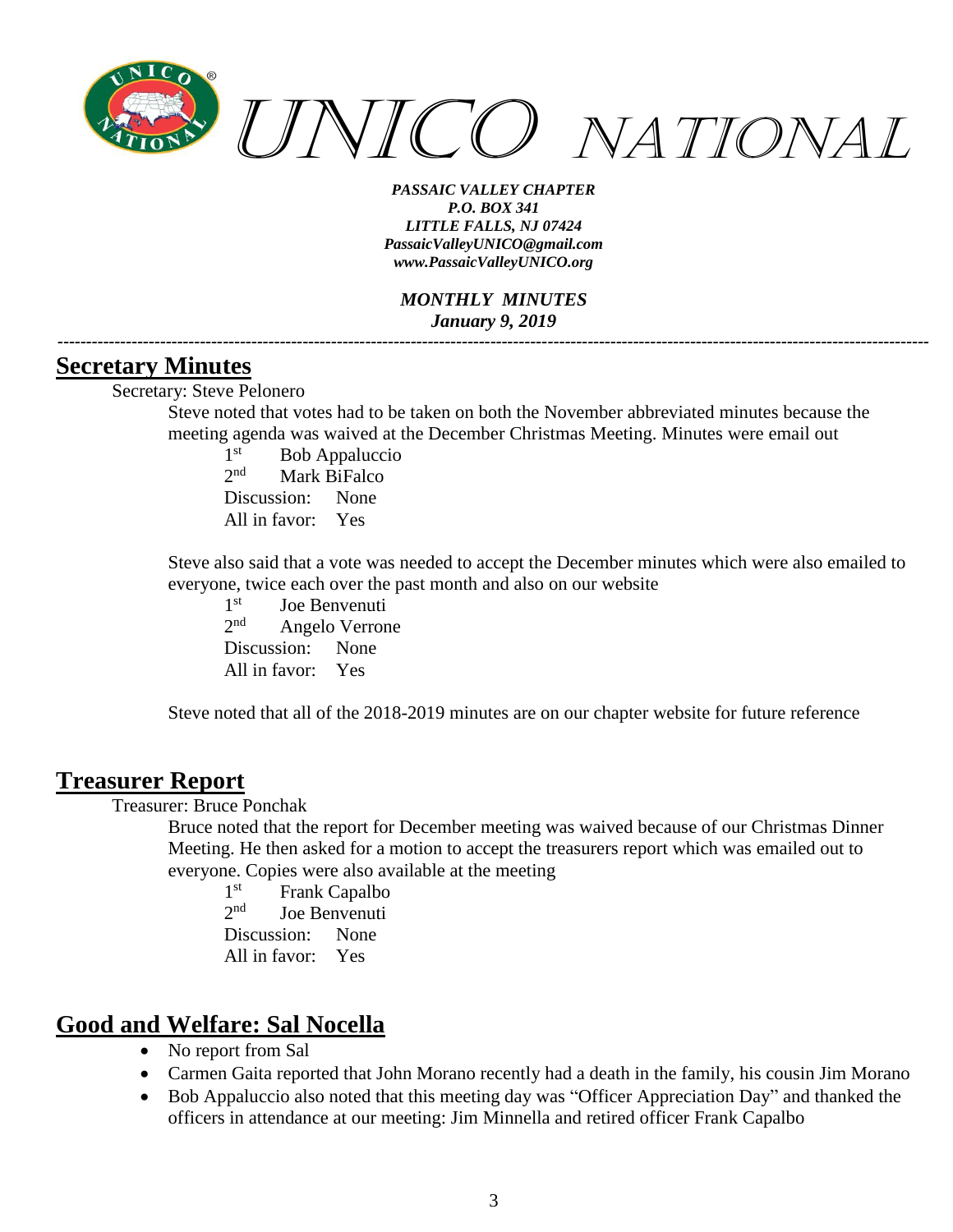

*MONTHLY MINUTES January 9, 2019 ---------------------------------------------------------------------------------------------------------------------------------------------------------*

### **Bills & Communications**

• Bob Appaluccio reported that two thank you letters were received (and read) for our Christmas Cheer donations

# **Standing Committees**

Chuck Russo reported that PVHS has our Scholarship Application. If anyone knows of a student who lives in one of our three supported towns that does not go to PV to contact him and he will make sure that the students gets an application. Chuck also reported that our Scholarship Dinner date will be June 12th

- **Scholarship: Joe Agresti, PNP:**
	- No report
- **Brian Piccolo: Chuck Russo:**
	- No report

# **Fundraising Committees**

- **Community Service: Chuck Russo**
	- Chuck reported that Community Service Day is April  $27<sup>th</sup>$ , Saturday
- **Dine with UNICO: Joe Benvenuti, Mark BiFalco, Jean Chomko**
	- Under new business, Jean Chomko asked for the OK to research another Dine with UNICO at Maggie's Town Tavern in Little Falls to help support the 2020 Convention Fund. Carmen asked that Jean get all of the information, date/dates in particular so that the chapter executive board can see if it will conflict with any other chapter events
- **Dinner for Two: Carmen Criscione**
	- Being worked on. Drawing date will be July 11 at PJ Rufo's in Woodland Park. We are currently waiting for an updated Gaming License from the state of NJ which Bruce Ponchak submitted for renewal
- **Food Pantry: Roni Corrado** 
	- No report (Roni was not at meeting)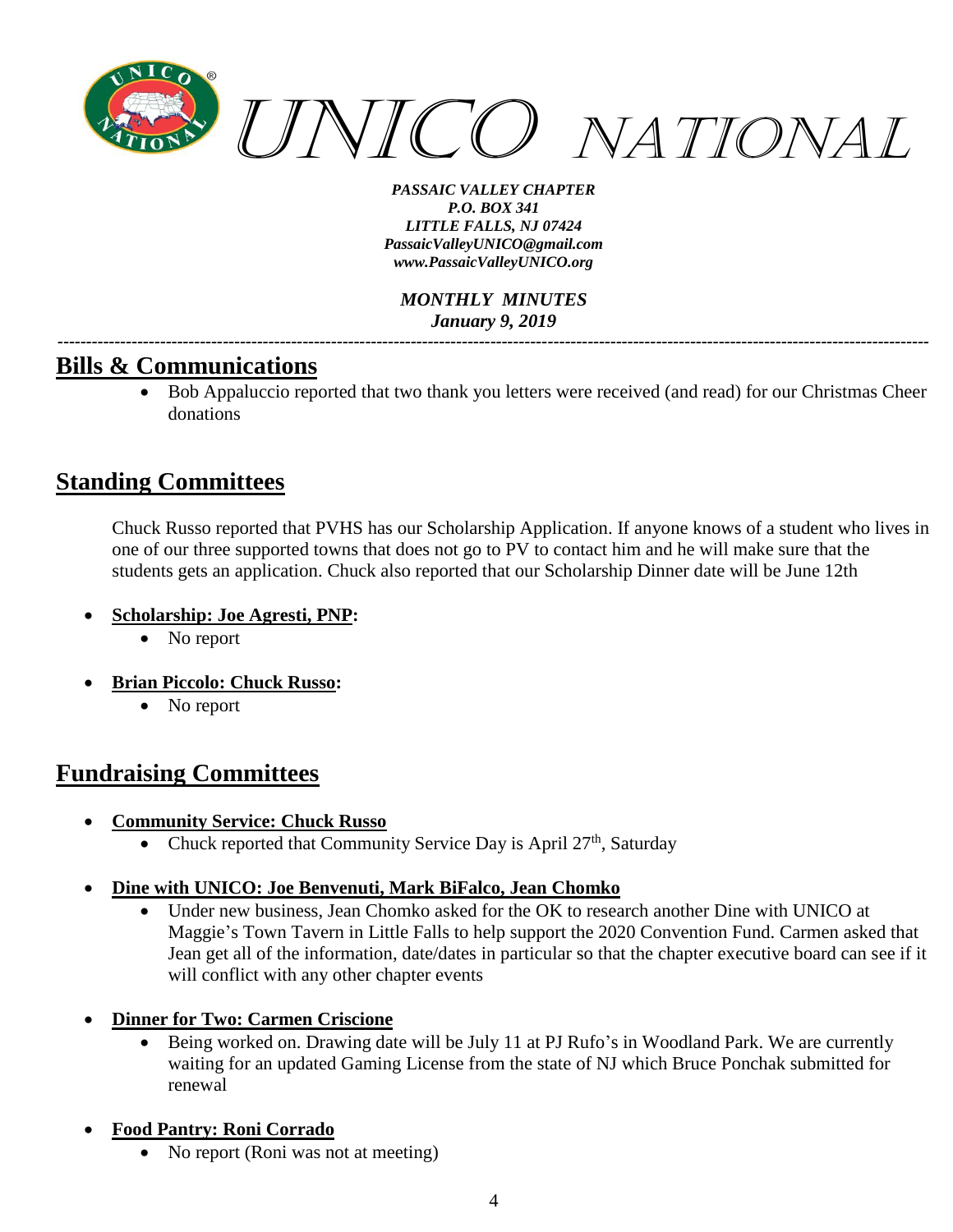

*MONTHLY MINUTES January 9, 2019 ---------------------------------------------------------------------------------------------------------------------------------------------------------*

#### • **Golf Outing: Joe Barone**

• Joe reported that the date is June 10 at Preakness Valley GC (otherwise known as Passaic County)

#### • **Holiday Donations: Bob Appaluccio**

• Bob read the two thank you letters that were received during the Bills and Communications report section. Bob also thank the members and chapter for their generosity

#### • **Modells: Roni Corrado**

• No report (Roni was not at meeting)

#### • **Overseas Soldiers: Pat Corrado**

• Evelyn Tosi reported that her grandson is coming back from being overseas and that our packages were received. She said that he would like to attend a chapter meeting and talk about his experiences

#### • **Pasta Dinner: Dominick Bucci**

• No report

#### • **Pig Roast: Joe Agresti PNP / Jim Minella**

- Joe thanked the members who took and solf tickets. Joe reported that this is one of our two big fundraisers and added that these fundraisers are how we are able to give out to the various charities that we do (Holiday Donations, Christmas Parties, Tree Lightings, Easter Egg Hunt, etc, etc …). At the present count we are only at 80 paid with a commitment of another 10, with most of the tickets sales going to only 10-15 members of the 48 in our chapter. No money will be collected at the door. Pre-assigned tables. Get your ticket money and table requests in by January 19<sup>th</sup> (a week before the event
- **Toys for Tots: Eileen Wood**
	- No report

#### • **2020 Vision Wine Raffle: Steve Pelonero**

• Steve reported that this fundraiser is also be worked on. Drawing date will be July 11 at PJ Rufo's in Woodland Park, along with the Dinner for a Year Raffle. This raffle will be used and given to UNICO National to help subsidize the 2020 Convention. We are also currently waiting for an updated Gaming License from the state of NJ which Bruce Ponchak submitted for renewal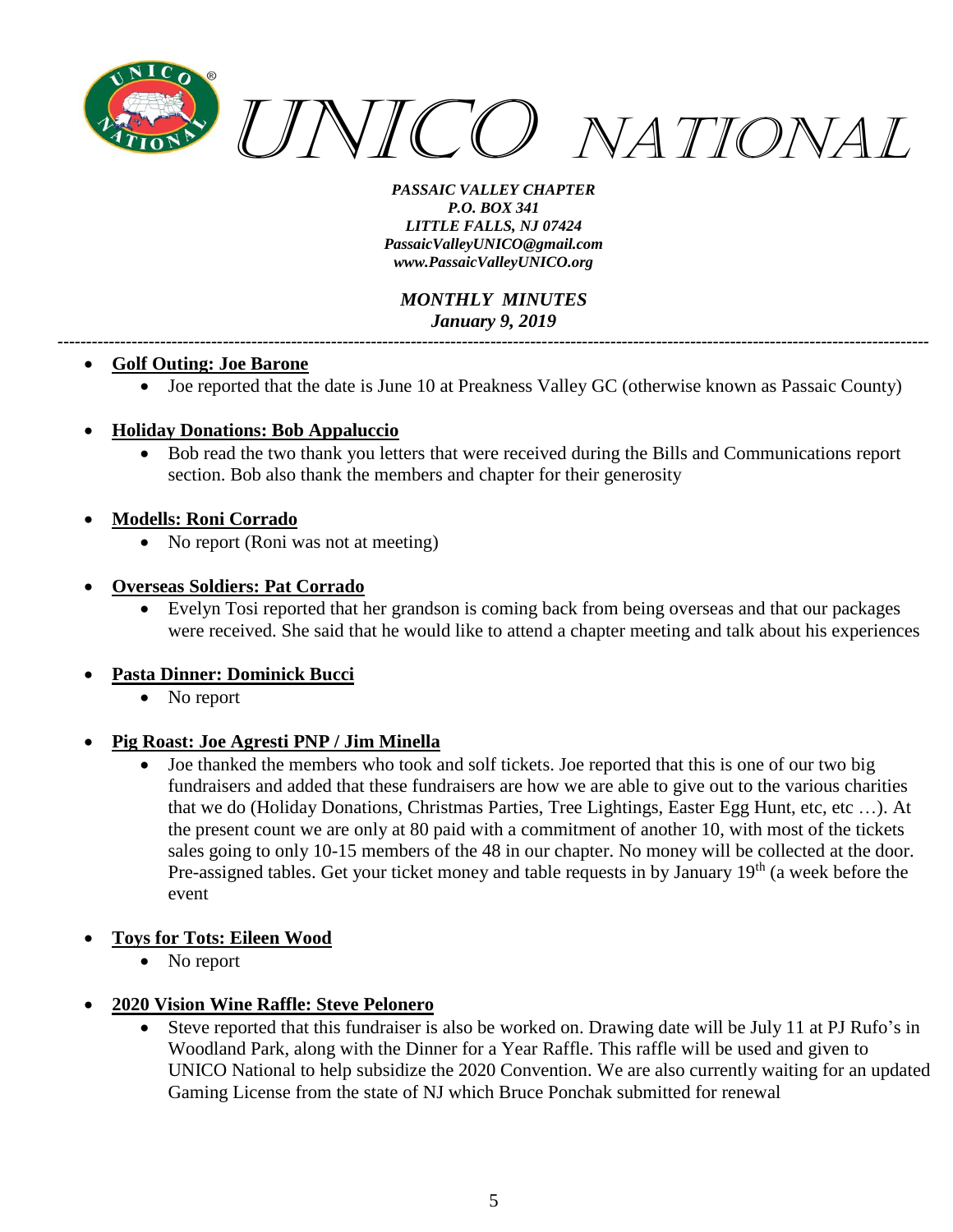

*MONTHLY MINUTES January 9, 2019*

*---------------------------------------------------------------------------------------------------------------------------------------------------------*

# **Non-Fundraising Committees**

- **Christmas Meeting Dinner: Joe Agresti PNP**
	- No report
- **Christmas Tree Lighting: Joe Agresti PNP**
	- No report
- **Easter Egg Hunt: Joe Agresti PNP & Pat Ligouri**
	- Joe mentioned, as in the Pig Roast report, that this is one of the events where profits from all of our chapter fundraising events covers the expenses in an event such as this
- **December Holiday Trip: Joe Agresti**
	- No report
- **Heritage Day: Steve Pelonero**
	- No report
- **Heritage Talk: Angelo Verrone**
	- Angelo said that one offered any suggestions to talk about
- **Membership: John Barbieri**
	- John reported that we were at 48 members
- **Newsletter: Steve Pelonero**
	- Steve reported that there were two copies of our January newsletter at the meeting and that it is also on our website
- **Website: Steve Pelonero / John Barbieri**
	- Steve reported that there were 84,000+ visits to our website, all event dates and fliers are up-to-date, and that minutes and a calendar are also on the website. Steve noted that he was also using the members section
	- John reported that more members were utilizing the members section